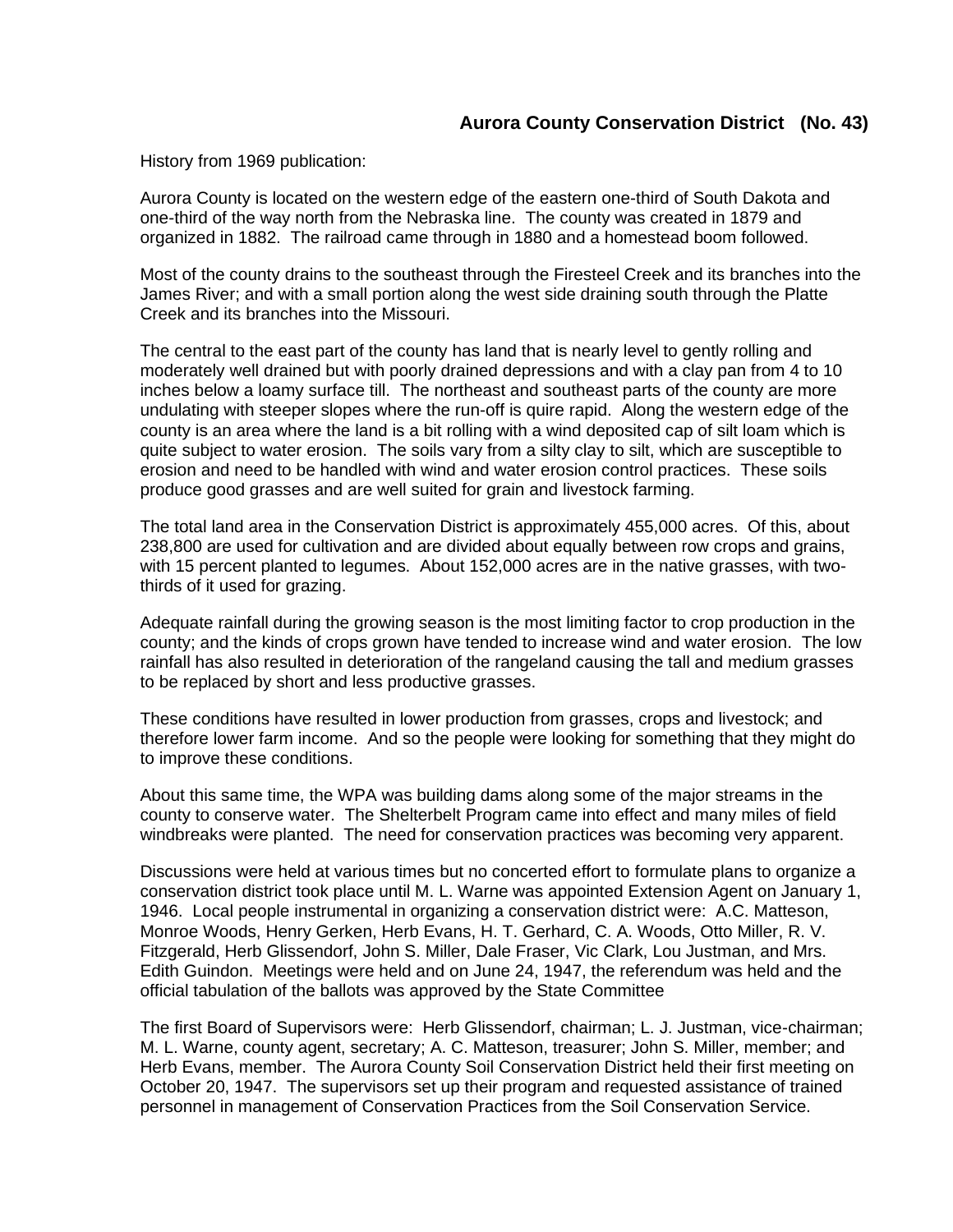The problems as stated in the program were: to conserve the soil; to prevent water loss; to maintain soil fertility; to improve pastures; to build water storage facilities; to promote a regrassing program; to improve wildlife conditions; to retire badly eroded fields; to grow more erosion resistant crops; to fill in and grass gullies; to control weeds; and to plant and improve farmstead and field windbreaks.

Since the original organization, the accomplishments have been many and varied. One or more practices have been applied to a large portion of the land. The farmers have used such practices as conservation cropping systems, contour farming, contour furrowing, crop reside use, range deferment, farm ponds, farmstead and feedlot shelterbelts, field windbreaks, fish pond stocking, grass and legumes in rotation, pasture management, rotation grazing, stubble mulching, terracing, wildlife area developments, strip cropping, and grassed waterways.

Some of the permanent type practices installed in Aurora County since 1947 include: 2075 acres of trees planted, 600 farm ponds, 20 miles of terraces and 50 acres of waterways. More than 27,000 acres of cropland has been converted to grassland.

The following table shows the proposed practices, the amount of each practice needed, and the amount accomplished as of January 1, 1965.

| Practice                         | Needed          | Completed | Remaining to be done |
|----------------------------------|-----------------|-----------|----------------------|
| Conservation cropping systems    | 238,800 ac      | 85,700 ac | 53,100 ac            |
| Contour strip cropping           |                 |           | 5,865 ac             |
| Terraces                         | 784 ac          | 14ac      | 770 ac               |
| Grassed waterways                | 2,862 ac        | 115 ac    | 2,747 ac             |
| Stubble mulching                 | 18,686 ac       | 3,686 ac  | 15,000 ac            |
| Wind strip cropping              | 80,528 ac       | 528 ac    | 80,000 ac            |
| Noxious weed control             | 6,240 ac        | 3,240 ac  | 3,000 ac             |
| Grade stabilization structures   | 150             | O         | 150                  |
| Irrigation storage reservoirs    | 4               | O         | 4                    |
| Irrigation systems               | 12 <sup>2</sup> | $^{(1)}$  | 12                   |
| Irrigation wells                 | 12              |           | 12                   |
| Proper range use                 | 152,000 ac      | 85,300 ac | 66,700 ac            |
| Range reseeding                  | 3,165 ac        | 165 ac    | 3,000 ac             |
| Stock water developments         | 1,000           | 500       | 500                  |
| Water spreading                  | 3,000 ac        | 0         | 3,000 ac             |
| Cross fencing                    | 500 mi          | 0         | 500 mi               |
| Pasture planting                 | 23,930 ac       | 15,930 ac | 8,000 ac             |
| Proper pasture use               | 53,000 ac       | 11,000 ac | 42,000 ac            |
| Wildlife development             | 712 ac          | 437 ac    | 275 ac               |
| Fish pond development            | 50              | 0         | 50                   |
| Outdoor recreational development | 30              | 10        | 20                   |
| Woodland protective plantings    | 3,167 ac        | 1,667 ac  | 1,500 ac             |
|                                  |                 |           |                      |

Others who have served as Supervisors or Assistant Supervisors are: Herb Glissendorf; L. J. Justman, Henry Gerhardt, August Steinfeldt; Philip Borman; Loyd Kuyper.

The 1969 Supervisors were: Dale Frazer, Plankinton, chairman; Arnold Metzner, Stickney, vice chairman; Albert Matteson, Plankinton, treasurer; John S. Miller, Plankinton, supervisor; Herb Glissendorf, White Lake, supervisor; Herb Evans, White Lake, assistant supervisor; and Gerald Giegler, Plankinton, county agent, secretary.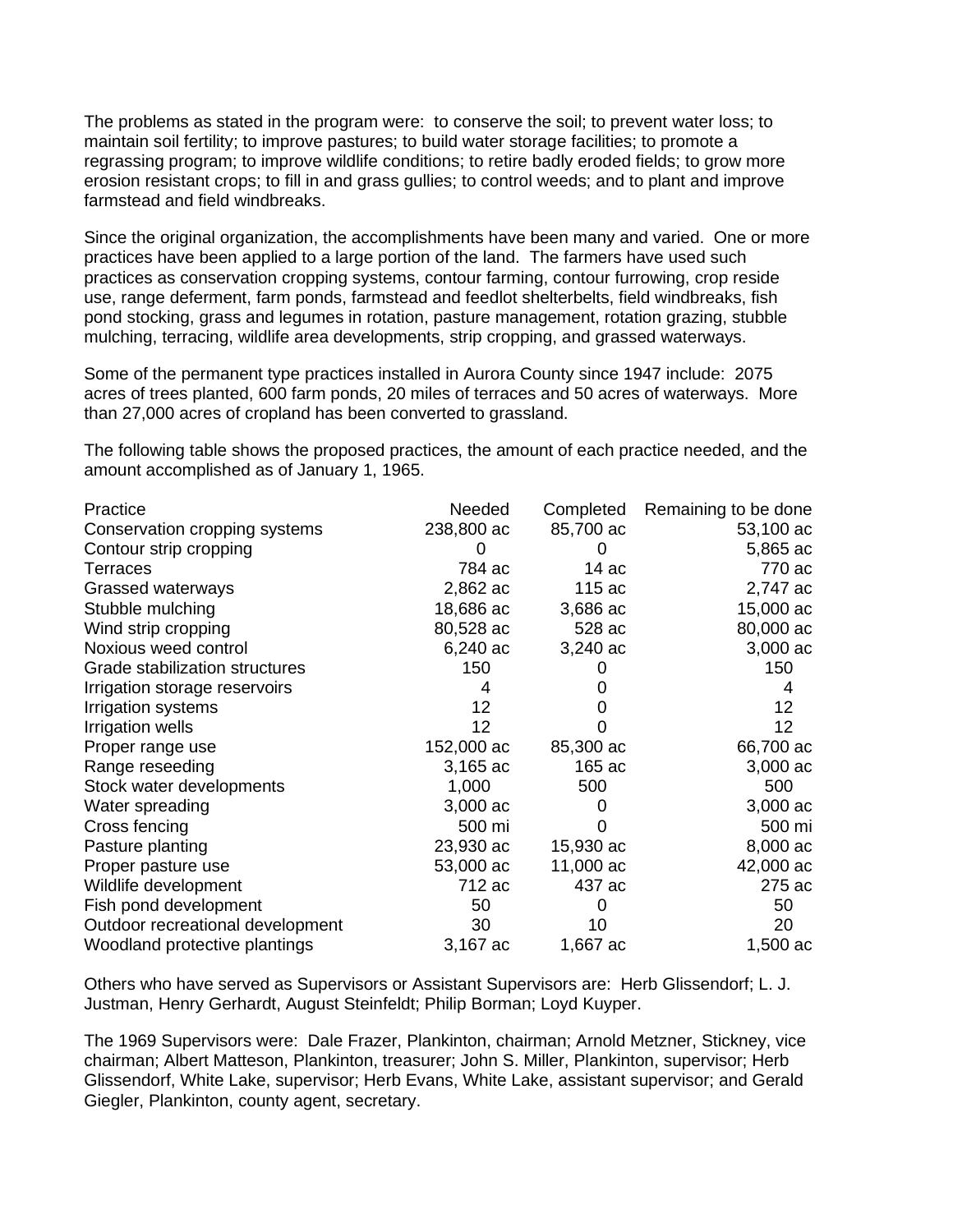These Soil Conservation Service men have served the Conservation District: C. D. Patterson, Max Marquette, L. H. Rusch, Monty Mantague, Mike Ahern, Claurence Gerken, and Donald Bohn.

Updated information provided in 2012:

On February 2<sup>nd</sup>, 1965 the Aurora Conservation District adopted a Long Range Plan that was revised in 1975 and again in 1999. During this time the Conservation District was served by supervisors and advisors who were active in educating producers in cropland production, grassland management, establishing woodlands, wildlife habitat and recreation.

The Aurora Conservation District has been a strong supporter to the Firesteel Creek Watershed Project. This has been an ongoing project working with producers in the Watershed to improve the water quality of the creek and Lake Mitchell. Animal nutrient systems, fencing along the creek, CRP and grass planting and grazing plans are all part of the project.

The Conservation District was lead sponsor of the Wilmarth/Twin Lakes Watershed Assessment Project. The project started May 2003 and was finished December 2005. The purpose of the project was to determine the sources of impairment to Wilmarth and Twin Lakes. The goals of the project were to locate and document sources of non-point source pollution in the watersheds and produce TMDL targets and goals for the lakes.

Aurora Conservation District has supported the Lewis & Clark Implementation Project and Riparian Area Management Project. Both projects were utilized to improve water quality and grazing lands with Animal Feeding Operations, Ag Waste systems, grass seeding and management of grazing lands along creek areas.

The Conservation District has worked in partnership with U.S. Fish and Wildlife Service on wildlife, grass seeding, dams and fencing projects funded through grant programs.

The Conservation District supports and works with the Lower James RC&D. Promoting conservation and development through grants programs and projects improving the counties, towns and cities.

The Conservation District has been awarded various Conservation Commission Grants throughout the last 40 years. Many tree, grass and fencing projects were utilized to put Conservation on the Land. Producers utilized these resources to improve the quality of the land.

The Conservation District has sponsored many youth over the years to conservation camps and science camps. Public outreach and youth education are important in the future of our youth in conservation. The Conservation District goes to the schools in the County each spring and assists the Division of Resource Conservation and Forestry with a presentation to the  $5<sup>th</sup>$  grade on the importance of Arbor Day and how to plant and care for trees. A tree is given to each student. The 5<sup>th</sup> and 6<sup>th</sup> grades in the County are given the opportunity to participate in the Arbor Day Essay contest and the top 3 essays are awarded with a cash prize and the winner each year is sent to the State Contest. The Conservation District also sponsors a Local Speech contest. The winner of the local contest then goes the area contest and if they win there then on to the State contest.

Tree planting has been the major business of the Conservation District. The following acres of trees have been planted in Aurora County: 1970-1979 - 943.3 Acres, 1980- 1989 - 581.8 acres, 1990- 1999 - 634.2 acres, 2000- 2011- 1414.2 acres. 2001 – 2005 were peak years for the